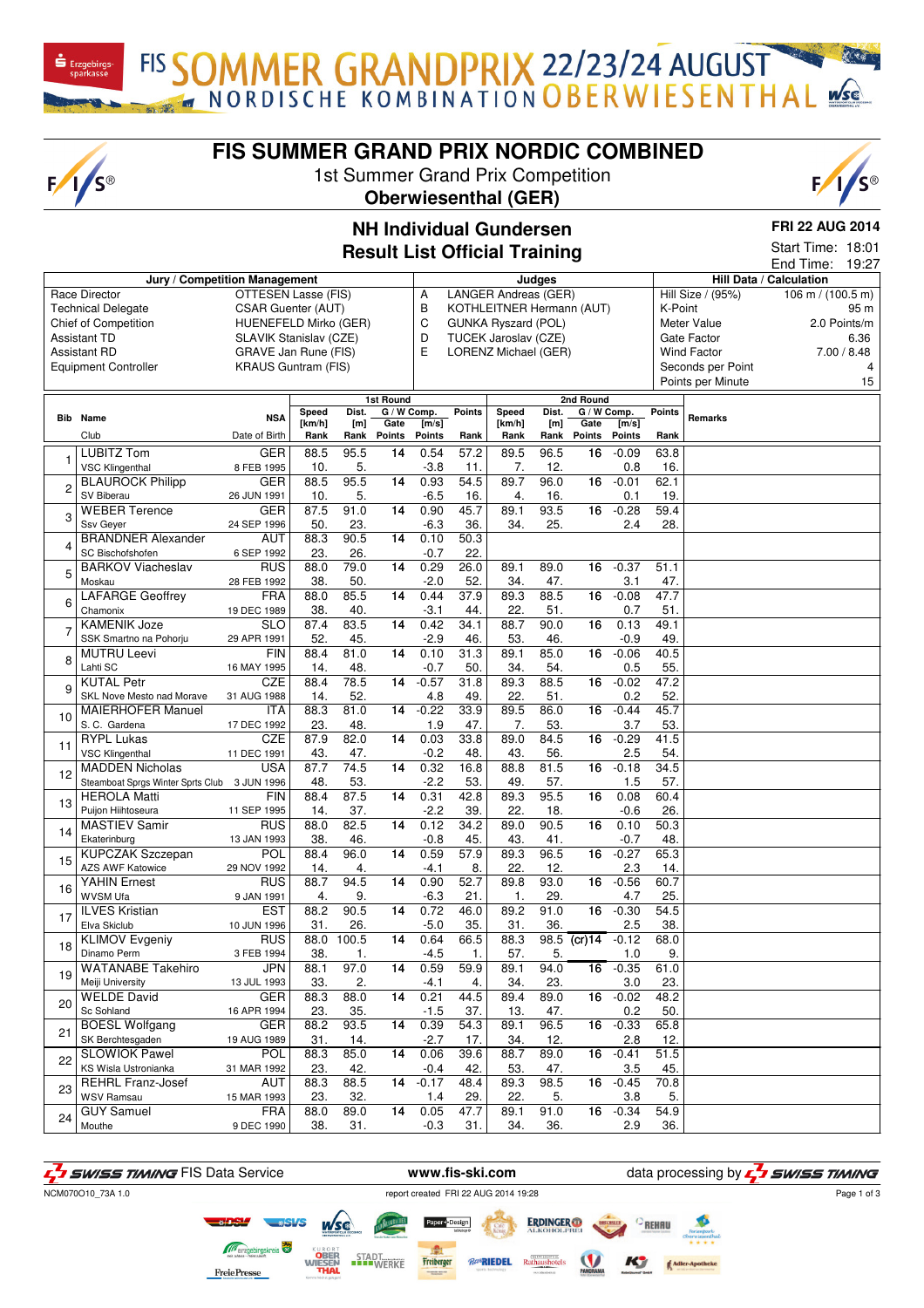FIS SOMMER GRANDPRIX 22/23/24 AUGUST

## **FIS SUMMER GRAND PRIX NORDIC COMBINED**

1st Summer Grand Prix Competition

#### **Oberwiesenthal (GER)**



**FRI 22 AUG 2014**

Start Time: 18:01

| 1st Round<br>2nd Round<br>$\overline{G}$ / W Comp.<br>Points<br>G / W Comp.<br><b>Points</b><br>Dist.<br>Speed<br>Dist.<br>Speed<br><b>NSA</b><br>Remarks<br><b>Bib</b> Name<br>[km/h]<br>[m/s]<br>[m]<br>Gate<br>[m/s]<br>[km/h]<br>[m]<br>Gate<br>Date of Birth<br>Rank<br><b>Points</b><br>Rank<br>Rank<br>Rank<br><b>Points</b><br><b>Points</b><br>Club<br>Rank<br>Points<br>Rank<br>$-0.12$<br><b>RYYNAENEN Janne</b><br><b>FIN</b><br>88.7<br>88.5<br>48.0<br>89.3<br>90.5<br>$-0.24$<br>53.0<br>14<br>16<br>25<br>32.<br>2.0<br>Ounasvaaran Hiihtoseura<br>1 JAN 1988<br>4.<br>30.<br>22.<br>41.<br>43.<br>1.0<br>88.5<br>90.0<br>$-0.25$<br><b>TIIRMAA Karl-August</b><br><b>EST</b><br>14<br>0.06<br>49.6<br>89.5<br>93.5<br>59.1<br>16<br>26<br>28.<br>7.<br>2.1<br>29.<br>Sportclub Otepää<br>7 JUL 1989<br>10.<br>$-0.4$<br>24.<br>25.<br><b>FRA</b><br>92.0<br>0.71<br>91.0<br>$-0.27$<br><b>MARTIN Nicolas</b><br>88.6<br>14<br>49.0<br>89.4<br>16<br>54.3<br>27<br>6.<br>$-5.0$<br>2.3<br>Les Contamines Montjoie<br>19 APR 1989<br>19.<br>27.<br>13.<br>36.<br>40.<br>87.7<br>91.0<br>0.36<br>49.5<br>91.0<br>$-0.28$<br>54.4<br><b>SLO</b><br>14<br>88.8<br>16<br><b>BERLOT Gasper</b><br>28<br>SSK Velenje<br>48.<br>23.<br>$-2.5$<br>25.<br>2.4<br>39.<br>6 AUG 1990<br>49.<br>36.<br><b>AUT</b><br>90.5<br>$-0.02$<br>PICHLMAYER Marco<br>89.7<br>16<br>51.2<br>29<br><b>WSC Bad Mitterndorf</b><br>0.2<br>46.<br>27 JUL 1987<br>4.<br>41.<br>AUT<br>89.5<br>$-0.21$<br><b>GREIDERER Lukas</b><br>101.0<br>16<br>73.8<br>30<br>7.<br>2.<br>1.8<br>HSV Absam- Bergisel<br>8 JUL 1993<br>1.<br>90.5<br>$-0.37$<br><b>LEMMERER Harald</b><br>AUT<br>89.4<br>16<br>54.1<br>31<br>13.<br>3.1<br>41.<br><b>WSV Bad Mitterndorf</b><br>30 DEC 1991<br>41.<br>$-0.36$<br><b>PORTYK Tomas</b><br>CZE<br>94.5<br>0.39<br>56.3<br>89.4<br>93.0<br>16<br>59.1<br>88.4<br>14<br>32<br>$-2.7$<br>13.<br>29.<br>3.1<br>29.<br>LSK Lomnice nad Popelkou<br>6 APR 1996<br>14.<br>9.<br>12.<br>0.39<br>89.2<br>91.5<br>$-0.12$<br><b>HAUG Tobias</b><br><b>GER</b><br>88.3<br>91.0<br>14<br>49.3<br>16<br>54.0<br>33<br>SV Baiersbronn<br>23.<br>23.<br>$-2.7$<br>26.<br>31.<br>33.<br>1.0<br>42.<br>25 JUN 1993<br>93.5<br>0.55<br>53.1<br>93.0<br>$-0.30$<br><b>LANGE Jakob</b><br><b>GER</b><br>88.1<br>14<br>89.1<br>16<br>58.5<br>34<br>33.<br>14.<br>$-3.9$<br>20.<br>34.<br>29.<br>2.5<br>32.<br>Wsv Kiefersfelden<br>5 AUG 1995<br><b>LAHEURTE Maxime</b><br><b>FRA</b><br>87.8<br>96.5<br>14<br>0.78<br>57.5<br>88.9<br>93.5<br>16<br>$-0.45$<br>60.8<br>35<br>$-5.5$<br>Douanes Geradmer<br>20 MAY 1985<br>47.<br>3.<br>9.<br>47.<br>25.<br>3.8<br>24.<br>89.0<br>93.0<br>14<br>0.36<br>53.5<br>89.4<br>$\overline{16}$<br>$-0.34$<br><b>COSTA Samuel</b><br>ITA<br>96.0<br>64.9<br>36<br>G.S. Fiamme Oro<br>17.<br>$-2.5$<br>13.<br>16.<br>2.9<br>30 NOV 1992<br>1.<br>19.<br>15.<br><b>WATABE Yoshito</b><br><b>JPN</b><br>87.5<br>93.5<br>14<br>$-0.05$<br>57.4<br>95.5<br>$-0.15$<br>62.3<br>88.4<br>16<br>37<br>14.<br>18.<br><b>Waseda University</b><br>4 OCT 1991<br>50.<br>0.4<br>10.<br>56.<br>18.<br>1.3<br><b>ITA</b><br>87.9<br>84.5<br>0.03<br>38.8<br>$-0.43$<br>55.6<br><b>BAUER Armin</b><br>14<br>89.0<br>91.0<br>16<br>38<br>43.<br>43.<br>$-0.2$<br>36.<br>3.6<br>35.<br>G.S. Fiamme Gialle<br>43.<br>43.<br>15 JUL 1990<br>87.5<br>88.1<br>0.18<br>43.7<br>89.1<br>94.5<br>$-0.34$<br>61.9<br><b>SEIDL Mario</b><br>AUT<br>14<br>16<br>39<br>TSU St. Veit<br>8 DEC 1992<br>33.<br>37.<br>$-1.3$<br>38.<br>34.<br>22.<br>2.9<br>20.<br>87.3<br>90.0<br>49.7<br>88.8<br>91.5<br>$-0.48$<br>57.1<br><b>KJELBOTN Thomas</b><br><b>NOR</b><br>$\sqrt{(cr)}$ 12<br>0.05<br>16<br>40<br>Bardu IL<br>53.<br>23.<br>49.<br>33.<br>28.<br>$-0.3$<br>33.<br>4.1<br>26 JUN 1986<br>94.0<br>0.29<br>56.0<br>$-0.46$<br>JELENKO Marjan<br><b>SLO</b><br>88.1<br>14<br>89.4<br>99.0<br>16<br>71.9<br>41<br>SSK Velenje<br>$-2.0$<br>3.9<br>3.<br>22 JUL 1991<br>33.<br>13.<br>13.<br>13.<br>4.<br><b>GER</b><br>88.6<br>90.0<br>0.17<br>48.8<br>89.4<br>89.0<br>$-0.59$<br>53.0<br><b>FAISST Manuel</b><br>14<br>16<br>42<br>5.0<br>SV Baiersbronn<br>11 JAN 1993<br>6.<br>28.<br>$-1.2$<br>28.<br>13.<br>47.<br>43.<br><b>CZE</b><br>88.6<br>$-0.14$<br>94.0<br>$-0.36$<br><b>DVORAK Miroslav</b><br>91.5<br>14<br>54.2<br>89.7<br>16<br>61.1<br>43<br><b>ASS Dukla Liberec</b><br>22.<br>23.<br>3.1<br>22.<br>3 MAR 1987<br>6.<br>1.2<br>18.<br>4.<br>92.5<br>$-0.43$<br>58.6<br>89.3<br>95.5<br>$-0.30$<br><b>HEROLA IIkka</b><br><b>FIN</b><br>88.4<br>14<br>16<br>63.5<br>44<br>Puijon Hiihtoseura<br>3.6<br>7.<br>22.<br>2.5<br>17.<br>22 JUN 1995<br>14.<br>18.<br>18.<br>$-0.34$<br>55.9<br><b>HUG Tim</b><br>SUI<br>88.3<br>84.5<br>14<br>$-0.18$<br>40.5<br>88.8<br>91.5<br>16<br>45<br>SC Gerlafingen<br>33.<br>2.9<br>34.<br>11 AUG 1987<br>23.<br>43.<br>1.5<br>41.<br>49.<br>88.6<br>85.5<br>89.2<br>$-0.34$<br>FRA<br>14<br>$-0.04$<br>41.3<br>93.5<br>16<br>59.9<br><b>BRAUD Francois</b><br>46<br>6.<br>0.3<br>40.<br>25.<br>2.9<br>27.<br><b>SC Chamonix</b><br>27 JUL 1986<br>40.<br>31.<br>PITTIN Alessandro<br>ITA<br>88.3<br>88.0<br>$14 - 0.04$<br>46.3<br>89.0<br>90.5<br>16 -0.46<br>54.9<br>47<br>G.S. Fiamme Gialle<br>3.9<br>11 FEB 1990<br>23.<br>35.<br>0.3<br>33.<br>43.<br>41.<br>36.<br><b>GRUBER Bernhard</b><br>16<br>$-0.44$<br>AUT<br>89.8<br>96.5<br>66.7<br>48<br>1.<br>3.7<br>10.<br>SC Bischofshofen<br>12 AUG 1982<br>12.<br>$-0.09$<br>54.8<br>89.4<br>97.0<br>$16 - 0.26$<br><b>EDELMANN Tino</b><br>GER<br>88.4<br>92.0<br>14<br>66.2<br>49<br>SC Motor Zella-Mehlis<br>0.8<br>13 APR 1985<br>14.<br>19.<br>15.<br>13.<br>10.<br>2.2<br>11. |  |  |  |  |  |  |  |  |  | 19:27<br>End Time: |  |  |
|-------------------------------------------------------------------------------------------------------------------------------------------------------------------------------------------------------------------------------------------------------------------------------------------------------------------------------------------------------------------------------------------------------------------------------------------------------------------------------------------------------------------------------------------------------------------------------------------------------------------------------------------------------------------------------------------------------------------------------------------------------------------------------------------------------------------------------------------------------------------------------------------------------------------------------------------------------------------------------------------------------------------------------------------------------------------------------------------------------------------------------------------------------------------------------------------------------------------------------------------------------------------------------------------------------------------------------------------------------------------------------------------------------------------------------------------------------------------------------------------------------------------------------------------------------------------------------------------------------------------------------------------------------------------------------------------------------------------------------------------------------------------------------------------------------------------------------------------------------------------------------------------------------------------------------------------------------------------------------------------------------------------------------------------------------------------------------------------------------------------------------------------------------------------------------------------------------------------------------------------------------------------------------------------------------------------------------------------------------------------------------------------------------------------------------------------------------------------------------------------------------------------------------------------------------------------------------------------------------------------------------------------------------------------------------------------------------------------------------------------------------------------------------------------------------------------------------------------------------------------------------------------------------------------------------------------------------------------------------------------------------------------------------------------------------------------------------------------------------------------------------------------------------------------------------------------------------------------------------------------------------------------------------------------------------------------------------------------------------------------------------------------------------------------------------------------------------------------------------------------------------------------------------------------------------------------------------------------------------------------------------------------------------------------------------------------------------------------------------------------------------------------------------------------------------------------------------------------------------------------------------------------------------------------------------------------------------------------------------------------------------------------------------------------------------------------------------------------------------------------------------------------------------------------------------------------------------------------------------------------------------------------------------------------------------------------------------------------------------------------------------------------------------------------------------------------------------------------------------------------------------------------------------------------------------------------------------------------------------------------------------------------------------------------------------------------------------------------------------------------------------------------------------------------------------------------------------------------------------------------------------------------------------------------------------------------------------------------------------------------------------------------------------------------------------------------------------------------------------------------------------------------------------------------------------------------------------------------------------------------------------------------------------------------------------------------------------------------------------------------------------------------------------------------------------------------------------------------------------------------------------------------------------------------------------------------------------------------------------------------------------------------------------------------------------------------------------------|--|--|--|--|--|--|--|--|--|--------------------|--|--|
|                                                                                                                                                                                                                                                                                                                                                                                                                                                                                                                                                                                                                                                                                                                                                                                                                                                                                                                                                                                                                                                                                                                                                                                                                                                                                                                                                                                                                                                                                                                                                                                                                                                                                                                                                                                                                                                                                                                                                                                                                                                                                                                                                                                                                                                                                                                                                                                                                                                                                                                                                                                                                                                                                                                                                                                                                                                                                                                                                                                                                                                                                                                                                                                                                                                                                                                                                                                                                                                                                                                                                                                                                                                                                                                                                                                                                                                                                                                                                                                                                                                                                                                                                                                                                                                                                                                                                                                                                                                                                                                                                                                                                                                                                                                                                                                                                                                                                                                                                                                                                                                                                                                                                                                                                                                                                                                                                                                                                                                                                                                                                                                                                                                                                                             |  |  |  |  |  |  |  |  |  |                    |  |  |
|                                                                                                                                                                                                                                                                                                                                                                                                                                                                                                                                                                                                                                                                                                                                                                                                                                                                                                                                                                                                                                                                                                                                                                                                                                                                                                                                                                                                                                                                                                                                                                                                                                                                                                                                                                                                                                                                                                                                                                                                                                                                                                                                                                                                                                                                                                                                                                                                                                                                                                                                                                                                                                                                                                                                                                                                                                                                                                                                                                                                                                                                                                                                                                                                                                                                                                                                                                                                                                                                                                                                                                                                                                                                                                                                                                                                                                                                                                                                                                                                                                                                                                                                                                                                                                                                                                                                                                                                                                                                                                                                                                                                                                                                                                                                                                                                                                                                                                                                                                                                                                                                                                                                                                                                                                                                                                                                                                                                                                                                                                                                                                                                                                                                                                             |  |  |  |  |  |  |  |  |  |                    |  |  |
|                                                                                                                                                                                                                                                                                                                                                                                                                                                                                                                                                                                                                                                                                                                                                                                                                                                                                                                                                                                                                                                                                                                                                                                                                                                                                                                                                                                                                                                                                                                                                                                                                                                                                                                                                                                                                                                                                                                                                                                                                                                                                                                                                                                                                                                                                                                                                                                                                                                                                                                                                                                                                                                                                                                                                                                                                                                                                                                                                                                                                                                                                                                                                                                                                                                                                                                                                                                                                                                                                                                                                                                                                                                                                                                                                                                                                                                                                                                                                                                                                                                                                                                                                                                                                                                                                                                                                                                                                                                                                                                                                                                                                                                                                                                                                                                                                                                                                                                                                                                                                                                                                                                                                                                                                                                                                                                                                                                                                                                                                                                                                                                                                                                                                                             |  |  |  |  |  |  |  |  |  |                    |  |  |
|                                                                                                                                                                                                                                                                                                                                                                                                                                                                                                                                                                                                                                                                                                                                                                                                                                                                                                                                                                                                                                                                                                                                                                                                                                                                                                                                                                                                                                                                                                                                                                                                                                                                                                                                                                                                                                                                                                                                                                                                                                                                                                                                                                                                                                                                                                                                                                                                                                                                                                                                                                                                                                                                                                                                                                                                                                                                                                                                                                                                                                                                                                                                                                                                                                                                                                                                                                                                                                                                                                                                                                                                                                                                                                                                                                                                                                                                                                                                                                                                                                                                                                                                                                                                                                                                                                                                                                                                                                                                                                                                                                                                                                                                                                                                                                                                                                                                                                                                                                                                                                                                                                                                                                                                                                                                                                                                                                                                                                                                                                                                                                                                                                                                                                             |  |  |  |  |  |  |  |  |  |                    |  |  |
|                                                                                                                                                                                                                                                                                                                                                                                                                                                                                                                                                                                                                                                                                                                                                                                                                                                                                                                                                                                                                                                                                                                                                                                                                                                                                                                                                                                                                                                                                                                                                                                                                                                                                                                                                                                                                                                                                                                                                                                                                                                                                                                                                                                                                                                                                                                                                                                                                                                                                                                                                                                                                                                                                                                                                                                                                                                                                                                                                                                                                                                                                                                                                                                                                                                                                                                                                                                                                                                                                                                                                                                                                                                                                                                                                                                                                                                                                                                                                                                                                                                                                                                                                                                                                                                                                                                                                                                                                                                                                                                                                                                                                                                                                                                                                                                                                                                                                                                                                                                                                                                                                                                                                                                                                                                                                                                                                                                                                                                                                                                                                                                                                                                                                                             |  |  |  |  |  |  |  |  |  |                    |  |  |
|                                                                                                                                                                                                                                                                                                                                                                                                                                                                                                                                                                                                                                                                                                                                                                                                                                                                                                                                                                                                                                                                                                                                                                                                                                                                                                                                                                                                                                                                                                                                                                                                                                                                                                                                                                                                                                                                                                                                                                                                                                                                                                                                                                                                                                                                                                                                                                                                                                                                                                                                                                                                                                                                                                                                                                                                                                                                                                                                                                                                                                                                                                                                                                                                                                                                                                                                                                                                                                                                                                                                                                                                                                                                                                                                                                                                                                                                                                                                                                                                                                                                                                                                                                                                                                                                                                                                                                                                                                                                                                                                                                                                                                                                                                                                                                                                                                                                                                                                                                                                                                                                                                                                                                                                                                                                                                                                                                                                                                                                                                                                                                                                                                                                                                             |  |  |  |  |  |  |  |  |  |                    |  |  |
|                                                                                                                                                                                                                                                                                                                                                                                                                                                                                                                                                                                                                                                                                                                                                                                                                                                                                                                                                                                                                                                                                                                                                                                                                                                                                                                                                                                                                                                                                                                                                                                                                                                                                                                                                                                                                                                                                                                                                                                                                                                                                                                                                                                                                                                                                                                                                                                                                                                                                                                                                                                                                                                                                                                                                                                                                                                                                                                                                                                                                                                                                                                                                                                                                                                                                                                                                                                                                                                                                                                                                                                                                                                                                                                                                                                                                                                                                                                                                                                                                                                                                                                                                                                                                                                                                                                                                                                                                                                                                                                                                                                                                                                                                                                                                                                                                                                                                                                                                                                                                                                                                                                                                                                                                                                                                                                                                                                                                                                                                                                                                                                                                                                                                                             |  |  |  |  |  |  |  |  |  |                    |  |  |
|                                                                                                                                                                                                                                                                                                                                                                                                                                                                                                                                                                                                                                                                                                                                                                                                                                                                                                                                                                                                                                                                                                                                                                                                                                                                                                                                                                                                                                                                                                                                                                                                                                                                                                                                                                                                                                                                                                                                                                                                                                                                                                                                                                                                                                                                                                                                                                                                                                                                                                                                                                                                                                                                                                                                                                                                                                                                                                                                                                                                                                                                                                                                                                                                                                                                                                                                                                                                                                                                                                                                                                                                                                                                                                                                                                                                                                                                                                                                                                                                                                                                                                                                                                                                                                                                                                                                                                                                                                                                                                                                                                                                                                                                                                                                                                                                                                                                                                                                                                                                                                                                                                                                                                                                                                                                                                                                                                                                                                                                                                                                                                                                                                                                                                             |  |  |  |  |  |  |  |  |  |                    |  |  |
|                                                                                                                                                                                                                                                                                                                                                                                                                                                                                                                                                                                                                                                                                                                                                                                                                                                                                                                                                                                                                                                                                                                                                                                                                                                                                                                                                                                                                                                                                                                                                                                                                                                                                                                                                                                                                                                                                                                                                                                                                                                                                                                                                                                                                                                                                                                                                                                                                                                                                                                                                                                                                                                                                                                                                                                                                                                                                                                                                                                                                                                                                                                                                                                                                                                                                                                                                                                                                                                                                                                                                                                                                                                                                                                                                                                                                                                                                                                                                                                                                                                                                                                                                                                                                                                                                                                                                                                                                                                                                                                                                                                                                                                                                                                                                                                                                                                                                                                                                                                                                                                                                                                                                                                                                                                                                                                                                                                                                                                                                                                                                                                                                                                                                                             |  |  |  |  |  |  |  |  |  |                    |  |  |
|                                                                                                                                                                                                                                                                                                                                                                                                                                                                                                                                                                                                                                                                                                                                                                                                                                                                                                                                                                                                                                                                                                                                                                                                                                                                                                                                                                                                                                                                                                                                                                                                                                                                                                                                                                                                                                                                                                                                                                                                                                                                                                                                                                                                                                                                                                                                                                                                                                                                                                                                                                                                                                                                                                                                                                                                                                                                                                                                                                                                                                                                                                                                                                                                                                                                                                                                                                                                                                                                                                                                                                                                                                                                                                                                                                                                                                                                                                                                                                                                                                                                                                                                                                                                                                                                                                                                                                                                                                                                                                                                                                                                                                                                                                                                                                                                                                                                                                                                                                                                                                                                                                                                                                                                                                                                                                                                                                                                                                                                                                                                                                                                                                                                                                             |  |  |  |  |  |  |  |  |  |                    |  |  |
|                                                                                                                                                                                                                                                                                                                                                                                                                                                                                                                                                                                                                                                                                                                                                                                                                                                                                                                                                                                                                                                                                                                                                                                                                                                                                                                                                                                                                                                                                                                                                                                                                                                                                                                                                                                                                                                                                                                                                                                                                                                                                                                                                                                                                                                                                                                                                                                                                                                                                                                                                                                                                                                                                                                                                                                                                                                                                                                                                                                                                                                                                                                                                                                                                                                                                                                                                                                                                                                                                                                                                                                                                                                                                                                                                                                                                                                                                                                                                                                                                                                                                                                                                                                                                                                                                                                                                                                                                                                                                                                                                                                                                                                                                                                                                                                                                                                                                                                                                                                                                                                                                                                                                                                                                                                                                                                                                                                                                                                                                                                                                                                                                                                                                                             |  |  |  |  |  |  |  |  |  |                    |  |  |
|                                                                                                                                                                                                                                                                                                                                                                                                                                                                                                                                                                                                                                                                                                                                                                                                                                                                                                                                                                                                                                                                                                                                                                                                                                                                                                                                                                                                                                                                                                                                                                                                                                                                                                                                                                                                                                                                                                                                                                                                                                                                                                                                                                                                                                                                                                                                                                                                                                                                                                                                                                                                                                                                                                                                                                                                                                                                                                                                                                                                                                                                                                                                                                                                                                                                                                                                                                                                                                                                                                                                                                                                                                                                                                                                                                                                                                                                                                                                                                                                                                                                                                                                                                                                                                                                                                                                                                                                                                                                                                                                                                                                                                                                                                                                                                                                                                                                                                                                                                                                                                                                                                                                                                                                                                                                                                                                                                                                                                                                                                                                                                                                                                                                                                             |  |  |  |  |  |  |  |  |  |                    |  |  |
|                                                                                                                                                                                                                                                                                                                                                                                                                                                                                                                                                                                                                                                                                                                                                                                                                                                                                                                                                                                                                                                                                                                                                                                                                                                                                                                                                                                                                                                                                                                                                                                                                                                                                                                                                                                                                                                                                                                                                                                                                                                                                                                                                                                                                                                                                                                                                                                                                                                                                                                                                                                                                                                                                                                                                                                                                                                                                                                                                                                                                                                                                                                                                                                                                                                                                                                                                                                                                                                                                                                                                                                                                                                                                                                                                                                                                                                                                                                                                                                                                                                                                                                                                                                                                                                                                                                                                                                                                                                                                                                                                                                                                                                                                                                                                                                                                                                                                                                                                                                                                                                                                                                                                                                                                                                                                                                                                                                                                                                                                                                                                                                                                                                                                                             |  |  |  |  |  |  |  |  |  |                    |  |  |
|                                                                                                                                                                                                                                                                                                                                                                                                                                                                                                                                                                                                                                                                                                                                                                                                                                                                                                                                                                                                                                                                                                                                                                                                                                                                                                                                                                                                                                                                                                                                                                                                                                                                                                                                                                                                                                                                                                                                                                                                                                                                                                                                                                                                                                                                                                                                                                                                                                                                                                                                                                                                                                                                                                                                                                                                                                                                                                                                                                                                                                                                                                                                                                                                                                                                                                                                                                                                                                                                                                                                                                                                                                                                                                                                                                                                                                                                                                                                                                                                                                                                                                                                                                                                                                                                                                                                                                                                                                                                                                                                                                                                                                                                                                                                                                                                                                                                                                                                                                                                                                                                                                                                                                                                                                                                                                                                                                                                                                                                                                                                                                                                                                                                                                             |  |  |  |  |  |  |  |  |  |                    |  |  |
|                                                                                                                                                                                                                                                                                                                                                                                                                                                                                                                                                                                                                                                                                                                                                                                                                                                                                                                                                                                                                                                                                                                                                                                                                                                                                                                                                                                                                                                                                                                                                                                                                                                                                                                                                                                                                                                                                                                                                                                                                                                                                                                                                                                                                                                                                                                                                                                                                                                                                                                                                                                                                                                                                                                                                                                                                                                                                                                                                                                                                                                                                                                                                                                                                                                                                                                                                                                                                                                                                                                                                                                                                                                                                                                                                                                                                                                                                                                                                                                                                                                                                                                                                                                                                                                                                                                                                                                                                                                                                                                                                                                                                                                                                                                                                                                                                                                                                                                                                                                                                                                                                                                                                                                                                                                                                                                                                                                                                                                                                                                                                                                                                                                                                                             |  |  |  |  |  |  |  |  |  |                    |  |  |
|                                                                                                                                                                                                                                                                                                                                                                                                                                                                                                                                                                                                                                                                                                                                                                                                                                                                                                                                                                                                                                                                                                                                                                                                                                                                                                                                                                                                                                                                                                                                                                                                                                                                                                                                                                                                                                                                                                                                                                                                                                                                                                                                                                                                                                                                                                                                                                                                                                                                                                                                                                                                                                                                                                                                                                                                                                                                                                                                                                                                                                                                                                                                                                                                                                                                                                                                                                                                                                                                                                                                                                                                                                                                                                                                                                                                                                                                                                                                                                                                                                                                                                                                                                                                                                                                                                                                                                                                                                                                                                                                                                                                                                                                                                                                                                                                                                                                                                                                                                                                                                                                                                                                                                                                                                                                                                                                                                                                                                                                                                                                                                                                                                                                                                             |  |  |  |  |  |  |  |  |  |                    |  |  |
|                                                                                                                                                                                                                                                                                                                                                                                                                                                                                                                                                                                                                                                                                                                                                                                                                                                                                                                                                                                                                                                                                                                                                                                                                                                                                                                                                                                                                                                                                                                                                                                                                                                                                                                                                                                                                                                                                                                                                                                                                                                                                                                                                                                                                                                                                                                                                                                                                                                                                                                                                                                                                                                                                                                                                                                                                                                                                                                                                                                                                                                                                                                                                                                                                                                                                                                                                                                                                                                                                                                                                                                                                                                                                                                                                                                                                                                                                                                                                                                                                                                                                                                                                                                                                                                                                                                                                                                                                                                                                                                                                                                                                                                                                                                                                                                                                                                                                                                                                                                                                                                                                                                                                                                                                                                                                                                                                                                                                                                                                                                                                                                                                                                                                                             |  |  |  |  |  |  |  |  |  |                    |  |  |
|                                                                                                                                                                                                                                                                                                                                                                                                                                                                                                                                                                                                                                                                                                                                                                                                                                                                                                                                                                                                                                                                                                                                                                                                                                                                                                                                                                                                                                                                                                                                                                                                                                                                                                                                                                                                                                                                                                                                                                                                                                                                                                                                                                                                                                                                                                                                                                                                                                                                                                                                                                                                                                                                                                                                                                                                                                                                                                                                                                                                                                                                                                                                                                                                                                                                                                                                                                                                                                                                                                                                                                                                                                                                                                                                                                                                                                                                                                                                                                                                                                                                                                                                                                                                                                                                                                                                                                                                                                                                                                                                                                                                                                                                                                                                                                                                                                                                                                                                                                                                                                                                                                                                                                                                                                                                                                                                                                                                                                                                                                                                                                                                                                                                                                             |  |  |  |  |  |  |  |  |  |                    |  |  |
|                                                                                                                                                                                                                                                                                                                                                                                                                                                                                                                                                                                                                                                                                                                                                                                                                                                                                                                                                                                                                                                                                                                                                                                                                                                                                                                                                                                                                                                                                                                                                                                                                                                                                                                                                                                                                                                                                                                                                                                                                                                                                                                                                                                                                                                                                                                                                                                                                                                                                                                                                                                                                                                                                                                                                                                                                                                                                                                                                                                                                                                                                                                                                                                                                                                                                                                                                                                                                                                                                                                                                                                                                                                                                                                                                                                                                                                                                                                                                                                                                                                                                                                                                                                                                                                                                                                                                                                                                                                                                                                                                                                                                                                                                                                                                                                                                                                                                                                                                                                                                                                                                                                                                                                                                                                                                                                                                                                                                                                                                                                                                                                                                                                                                                             |  |  |  |  |  |  |  |  |  |                    |  |  |
|                                                                                                                                                                                                                                                                                                                                                                                                                                                                                                                                                                                                                                                                                                                                                                                                                                                                                                                                                                                                                                                                                                                                                                                                                                                                                                                                                                                                                                                                                                                                                                                                                                                                                                                                                                                                                                                                                                                                                                                                                                                                                                                                                                                                                                                                                                                                                                                                                                                                                                                                                                                                                                                                                                                                                                                                                                                                                                                                                                                                                                                                                                                                                                                                                                                                                                                                                                                                                                                                                                                                                                                                                                                                                                                                                                                                                                                                                                                                                                                                                                                                                                                                                                                                                                                                                                                                                                                                                                                                                                                                                                                                                                                                                                                                                                                                                                                                                                                                                                                                                                                                                                                                                                                                                                                                                                                                                                                                                                                                                                                                                                                                                                                                                                             |  |  |  |  |  |  |  |  |  |                    |  |  |
|                                                                                                                                                                                                                                                                                                                                                                                                                                                                                                                                                                                                                                                                                                                                                                                                                                                                                                                                                                                                                                                                                                                                                                                                                                                                                                                                                                                                                                                                                                                                                                                                                                                                                                                                                                                                                                                                                                                                                                                                                                                                                                                                                                                                                                                                                                                                                                                                                                                                                                                                                                                                                                                                                                                                                                                                                                                                                                                                                                                                                                                                                                                                                                                                                                                                                                                                                                                                                                                                                                                                                                                                                                                                                                                                                                                                                                                                                                                                                                                                                                                                                                                                                                                                                                                                                                                                                                                                                                                                                                                                                                                                                                                                                                                                                                                                                                                                                                                                                                                                                                                                                                                                                                                                                                                                                                                                                                                                                                                                                                                                                                                                                                                                                                             |  |  |  |  |  |  |  |  |  |                    |  |  |
|                                                                                                                                                                                                                                                                                                                                                                                                                                                                                                                                                                                                                                                                                                                                                                                                                                                                                                                                                                                                                                                                                                                                                                                                                                                                                                                                                                                                                                                                                                                                                                                                                                                                                                                                                                                                                                                                                                                                                                                                                                                                                                                                                                                                                                                                                                                                                                                                                                                                                                                                                                                                                                                                                                                                                                                                                                                                                                                                                                                                                                                                                                                                                                                                                                                                                                                                                                                                                                                                                                                                                                                                                                                                                                                                                                                                                                                                                                                                                                                                                                                                                                                                                                                                                                                                                                                                                                                                                                                                                                                                                                                                                                                                                                                                                                                                                                                                                                                                                                                                                                                                                                                                                                                                                                                                                                                                                                                                                                                                                                                                                                                                                                                                                                             |  |  |  |  |  |  |  |  |  |                    |  |  |
|                                                                                                                                                                                                                                                                                                                                                                                                                                                                                                                                                                                                                                                                                                                                                                                                                                                                                                                                                                                                                                                                                                                                                                                                                                                                                                                                                                                                                                                                                                                                                                                                                                                                                                                                                                                                                                                                                                                                                                                                                                                                                                                                                                                                                                                                                                                                                                                                                                                                                                                                                                                                                                                                                                                                                                                                                                                                                                                                                                                                                                                                                                                                                                                                                                                                                                                                                                                                                                                                                                                                                                                                                                                                                                                                                                                                                                                                                                                                                                                                                                                                                                                                                                                                                                                                                                                                                                                                                                                                                                                                                                                                                                                                                                                                                                                                                                                                                                                                                                                                                                                                                                                                                                                                                                                                                                                                                                                                                                                                                                                                                                                                                                                                                                             |  |  |  |  |  |  |  |  |  |                    |  |  |
|                                                                                                                                                                                                                                                                                                                                                                                                                                                                                                                                                                                                                                                                                                                                                                                                                                                                                                                                                                                                                                                                                                                                                                                                                                                                                                                                                                                                                                                                                                                                                                                                                                                                                                                                                                                                                                                                                                                                                                                                                                                                                                                                                                                                                                                                                                                                                                                                                                                                                                                                                                                                                                                                                                                                                                                                                                                                                                                                                                                                                                                                                                                                                                                                                                                                                                                                                                                                                                                                                                                                                                                                                                                                                                                                                                                                                                                                                                                                                                                                                                                                                                                                                                                                                                                                                                                                                                                                                                                                                                                                                                                                                                                                                                                                                                                                                                                                                                                                                                                                                                                                                                                                                                                                                                                                                                                                                                                                                                                                                                                                                                                                                                                                                                             |  |  |  |  |  |  |  |  |  |                    |  |  |
|                                                                                                                                                                                                                                                                                                                                                                                                                                                                                                                                                                                                                                                                                                                                                                                                                                                                                                                                                                                                                                                                                                                                                                                                                                                                                                                                                                                                                                                                                                                                                                                                                                                                                                                                                                                                                                                                                                                                                                                                                                                                                                                                                                                                                                                                                                                                                                                                                                                                                                                                                                                                                                                                                                                                                                                                                                                                                                                                                                                                                                                                                                                                                                                                                                                                                                                                                                                                                                                                                                                                                                                                                                                                                                                                                                                                                                                                                                                                                                                                                                                                                                                                                                                                                                                                                                                                                                                                                                                                                                                                                                                                                                                                                                                                                                                                                                                                                                                                                                                                                                                                                                                                                                                                                                                                                                                                                                                                                                                                                                                                                                                                                                                                                                             |  |  |  |  |  |  |  |  |  |                    |  |  |
|                                                                                                                                                                                                                                                                                                                                                                                                                                                                                                                                                                                                                                                                                                                                                                                                                                                                                                                                                                                                                                                                                                                                                                                                                                                                                                                                                                                                                                                                                                                                                                                                                                                                                                                                                                                                                                                                                                                                                                                                                                                                                                                                                                                                                                                                                                                                                                                                                                                                                                                                                                                                                                                                                                                                                                                                                                                                                                                                                                                                                                                                                                                                                                                                                                                                                                                                                                                                                                                                                                                                                                                                                                                                                                                                                                                                                                                                                                                                                                                                                                                                                                                                                                                                                                                                                                                                                                                                                                                                                                                                                                                                                                                                                                                                                                                                                                                                                                                                                                                                                                                                                                                                                                                                                                                                                                                                                                                                                                                                                                                                                                                                                                                                                                             |  |  |  |  |  |  |  |  |  |                    |  |  |
|                                                                                                                                                                                                                                                                                                                                                                                                                                                                                                                                                                                                                                                                                                                                                                                                                                                                                                                                                                                                                                                                                                                                                                                                                                                                                                                                                                                                                                                                                                                                                                                                                                                                                                                                                                                                                                                                                                                                                                                                                                                                                                                                                                                                                                                                                                                                                                                                                                                                                                                                                                                                                                                                                                                                                                                                                                                                                                                                                                                                                                                                                                                                                                                                                                                                                                                                                                                                                                                                                                                                                                                                                                                                                                                                                                                                                                                                                                                                                                                                                                                                                                                                                                                                                                                                                                                                                                                                                                                                                                                                                                                                                                                                                                                                                                                                                                                                                                                                                                                                                                                                                                                                                                                                                                                                                                                                                                                                                                                                                                                                                                                                                                                                                                             |  |  |  |  |  |  |  |  |  |                    |  |  |
|                                                                                                                                                                                                                                                                                                                                                                                                                                                                                                                                                                                                                                                                                                                                                                                                                                                                                                                                                                                                                                                                                                                                                                                                                                                                                                                                                                                                                                                                                                                                                                                                                                                                                                                                                                                                                                                                                                                                                                                                                                                                                                                                                                                                                                                                                                                                                                                                                                                                                                                                                                                                                                                                                                                                                                                                                                                                                                                                                                                                                                                                                                                                                                                                                                                                                                                                                                                                                                                                                                                                                                                                                                                                                                                                                                                                                                                                                                                                                                                                                                                                                                                                                                                                                                                                                                                                                                                                                                                                                                                                                                                                                                                                                                                                                                                                                                                                                                                                                                                                                                                                                                                                                                                                                                                                                                                                                                                                                                                                                                                                                                                                                                                                                                             |  |  |  |  |  |  |  |  |  |                    |  |  |
|                                                                                                                                                                                                                                                                                                                                                                                                                                                                                                                                                                                                                                                                                                                                                                                                                                                                                                                                                                                                                                                                                                                                                                                                                                                                                                                                                                                                                                                                                                                                                                                                                                                                                                                                                                                                                                                                                                                                                                                                                                                                                                                                                                                                                                                                                                                                                                                                                                                                                                                                                                                                                                                                                                                                                                                                                                                                                                                                                                                                                                                                                                                                                                                                                                                                                                                                                                                                                                                                                                                                                                                                                                                                                                                                                                                                                                                                                                                                                                                                                                                                                                                                                                                                                                                                                                                                                                                                                                                                                                                                                                                                                                                                                                                                                                                                                                                                                                                                                                                                                                                                                                                                                                                                                                                                                                                                                                                                                                                                                                                                                                                                                                                                                                             |  |  |  |  |  |  |  |  |  |                    |  |  |
|                                                                                                                                                                                                                                                                                                                                                                                                                                                                                                                                                                                                                                                                                                                                                                                                                                                                                                                                                                                                                                                                                                                                                                                                                                                                                                                                                                                                                                                                                                                                                                                                                                                                                                                                                                                                                                                                                                                                                                                                                                                                                                                                                                                                                                                                                                                                                                                                                                                                                                                                                                                                                                                                                                                                                                                                                                                                                                                                                                                                                                                                                                                                                                                                                                                                                                                                                                                                                                                                                                                                                                                                                                                                                                                                                                                                                                                                                                                                                                                                                                                                                                                                                                                                                                                                                                                                                                                                                                                                                                                                                                                                                                                                                                                                                                                                                                                                                                                                                                                                                                                                                                                                                                                                                                                                                                                                                                                                                                                                                                                                                                                                                                                                                                             |  |  |  |  |  |  |  |  |  |                    |  |  |
|                                                                                                                                                                                                                                                                                                                                                                                                                                                                                                                                                                                                                                                                                                                                                                                                                                                                                                                                                                                                                                                                                                                                                                                                                                                                                                                                                                                                                                                                                                                                                                                                                                                                                                                                                                                                                                                                                                                                                                                                                                                                                                                                                                                                                                                                                                                                                                                                                                                                                                                                                                                                                                                                                                                                                                                                                                                                                                                                                                                                                                                                                                                                                                                                                                                                                                                                                                                                                                                                                                                                                                                                                                                                                                                                                                                                                                                                                                                                                                                                                                                                                                                                                                                                                                                                                                                                                                                                                                                                                                                                                                                                                                                                                                                                                                                                                                                                                                                                                                                                                                                                                                                                                                                                                                                                                                                                                                                                                                                                                                                                                                                                                                                                                                             |  |  |  |  |  |  |  |  |  |                    |  |  |
|                                                                                                                                                                                                                                                                                                                                                                                                                                                                                                                                                                                                                                                                                                                                                                                                                                                                                                                                                                                                                                                                                                                                                                                                                                                                                                                                                                                                                                                                                                                                                                                                                                                                                                                                                                                                                                                                                                                                                                                                                                                                                                                                                                                                                                                                                                                                                                                                                                                                                                                                                                                                                                                                                                                                                                                                                                                                                                                                                                                                                                                                                                                                                                                                                                                                                                                                                                                                                                                                                                                                                                                                                                                                                                                                                                                                                                                                                                                                                                                                                                                                                                                                                                                                                                                                                                                                                                                                                                                                                                                                                                                                                                                                                                                                                                                                                                                                                                                                                                                                                                                                                                                                                                                                                                                                                                                                                                                                                                                                                                                                                                                                                                                                                                             |  |  |  |  |  |  |  |  |  |                    |  |  |
|                                                                                                                                                                                                                                                                                                                                                                                                                                                                                                                                                                                                                                                                                                                                                                                                                                                                                                                                                                                                                                                                                                                                                                                                                                                                                                                                                                                                                                                                                                                                                                                                                                                                                                                                                                                                                                                                                                                                                                                                                                                                                                                                                                                                                                                                                                                                                                                                                                                                                                                                                                                                                                                                                                                                                                                                                                                                                                                                                                                                                                                                                                                                                                                                                                                                                                                                                                                                                                                                                                                                                                                                                                                                                                                                                                                                                                                                                                                                                                                                                                                                                                                                                                                                                                                                                                                                                                                                                                                                                                                                                                                                                                                                                                                                                                                                                                                                                                                                                                                                                                                                                                                                                                                                                                                                                                                                                                                                                                                                                                                                                                                                                                                                                                             |  |  |  |  |  |  |  |  |  |                    |  |  |
|                                                                                                                                                                                                                                                                                                                                                                                                                                                                                                                                                                                                                                                                                                                                                                                                                                                                                                                                                                                                                                                                                                                                                                                                                                                                                                                                                                                                                                                                                                                                                                                                                                                                                                                                                                                                                                                                                                                                                                                                                                                                                                                                                                                                                                                                                                                                                                                                                                                                                                                                                                                                                                                                                                                                                                                                                                                                                                                                                                                                                                                                                                                                                                                                                                                                                                                                                                                                                                                                                                                                                                                                                                                                                                                                                                                                                                                                                                                                                                                                                                                                                                                                                                                                                                                                                                                                                                                                                                                                                                                                                                                                                                                                                                                                                                                                                                                                                                                                                                                                                                                                                                                                                                                                                                                                                                                                                                                                                                                                                                                                                                                                                                                                                                             |  |  |  |  |  |  |  |  |  |                    |  |  |
|                                                                                                                                                                                                                                                                                                                                                                                                                                                                                                                                                                                                                                                                                                                                                                                                                                                                                                                                                                                                                                                                                                                                                                                                                                                                                                                                                                                                                                                                                                                                                                                                                                                                                                                                                                                                                                                                                                                                                                                                                                                                                                                                                                                                                                                                                                                                                                                                                                                                                                                                                                                                                                                                                                                                                                                                                                                                                                                                                                                                                                                                                                                                                                                                                                                                                                                                                                                                                                                                                                                                                                                                                                                                                                                                                                                                                                                                                                                                                                                                                                                                                                                                                                                                                                                                                                                                                                                                                                                                                                                                                                                                                                                                                                                                                                                                                                                                                                                                                                                                                                                                                                                                                                                                                                                                                                                                                                                                                                                                                                                                                                                                                                                                                                             |  |  |  |  |  |  |  |  |  |                    |  |  |
|                                                                                                                                                                                                                                                                                                                                                                                                                                                                                                                                                                                                                                                                                                                                                                                                                                                                                                                                                                                                                                                                                                                                                                                                                                                                                                                                                                                                                                                                                                                                                                                                                                                                                                                                                                                                                                                                                                                                                                                                                                                                                                                                                                                                                                                                                                                                                                                                                                                                                                                                                                                                                                                                                                                                                                                                                                                                                                                                                                                                                                                                                                                                                                                                                                                                                                                                                                                                                                                                                                                                                                                                                                                                                                                                                                                                                                                                                                                                                                                                                                                                                                                                                                                                                                                                                                                                                                                                                                                                                                                                                                                                                                                                                                                                                                                                                                                                                                                                                                                                                                                                                                                                                                                                                                                                                                                                                                                                                                                                                                                                                                                                                                                                                                             |  |  |  |  |  |  |  |  |  |                    |  |  |
|                                                                                                                                                                                                                                                                                                                                                                                                                                                                                                                                                                                                                                                                                                                                                                                                                                                                                                                                                                                                                                                                                                                                                                                                                                                                                                                                                                                                                                                                                                                                                                                                                                                                                                                                                                                                                                                                                                                                                                                                                                                                                                                                                                                                                                                                                                                                                                                                                                                                                                                                                                                                                                                                                                                                                                                                                                                                                                                                                                                                                                                                                                                                                                                                                                                                                                                                                                                                                                                                                                                                                                                                                                                                                                                                                                                                                                                                                                                                                                                                                                                                                                                                                                                                                                                                                                                                                                                                                                                                                                                                                                                                                                                                                                                                                                                                                                                                                                                                                                                                                                                                                                                                                                                                                                                                                                                                                                                                                                                                                                                                                                                                                                                                                                             |  |  |  |  |  |  |  |  |  |                    |  |  |
|                                                                                                                                                                                                                                                                                                                                                                                                                                                                                                                                                                                                                                                                                                                                                                                                                                                                                                                                                                                                                                                                                                                                                                                                                                                                                                                                                                                                                                                                                                                                                                                                                                                                                                                                                                                                                                                                                                                                                                                                                                                                                                                                                                                                                                                                                                                                                                                                                                                                                                                                                                                                                                                                                                                                                                                                                                                                                                                                                                                                                                                                                                                                                                                                                                                                                                                                                                                                                                                                                                                                                                                                                                                                                                                                                                                                                                                                                                                                                                                                                                                                                                                                                                                                                                                                                                                                                                                                                                                                                                                                                                                                                                                                                                                                                                                                                                                                                                                                                                                                                                                                                                                                                                                                                                                                                                                                                                                                                                                                                                                                                                                                                                                                                                             |  |  |  |  |  |  |  |  |  |                    |  |  |
|                                                                                                                                                                                                                                                                                                                                                                                                                                                                                                                                                                                                                                                                                                                                                                                                                                                                                                                                                                                                                                                                                                                                                                                                                                                                                                                                                                                                                                                                                                                                                                                                                                                                                                                                                                                                                                                                                                                                                                                                                                                                                                                                                                                                                                                                                                                                                                                                                                                                                                                                                                                                                                                                                                                                                                                                                                                                                                                                                                                                                                                                                                                                                                                                                                                                                                                                                                                                                                                                                                                                                                                                                                                                                                                                                                                                                                                                                                                                                                                                                                                                                                                                                                                                                                                                                                                                                                                                                                                                                                                                                                                                                                                                                                                                                                                                                                                                                                                                                                                                                                                                                                                                                                                                                                                                                                                                                                                                                                                                                                                                                                                                                                                                                                             |  |  |  |  |  |  |  |  |  |                    |  |  |
|                                                                                                                                                                                                                                                                                                                                                                                                                                                                                                                                                                                                                                                                                                                                                                                                                                                                                                                                                                                                                                                                                                                                                                                                                                                                                                                                                                                                                                                                                                                                                                                                                                                                                                                                                                                                                                                                                                                                                                                                                                                                                                                                                                                                                                                                                                                                                                                                                                                                                                                                                                                                                                                                                                                                                                                                                                                                                                                                                                                                                                                                                                                                                                                                                                                                                                                                                                                                                                                                                                                                                                                                                                                                                                                                                                                                                                                                                                                                                                                                                                                                                                                                                                                                                                                                                                                                                                                                                                                                                                                                                                                                                                                                                                                                                                                                                                                                                                                                                                                                                                                                                                                                                                                                                                                                                                                                                                                                                                                                                                                                                                                                                                                                                                             |  |  |  |  |  |  |  |  |  |                    |  |  |
|                                                                                                                                                                                                                                                                                                                                                                                                                                                                                                                                                                                                                                                                                                                                                                                                                                                                                                                                                                                                                                                                                                                                                                                                                                                                                                                                                                                                                                                                                                                                                                                                                                                                                                                                                                                                                                                                                                                                                                                                                                                                                                                                                                                                                                                                                                                                                                                                                                                                                                                                                                                                                                                                                                                                                                                                                                                                                                                                                                                                                                                                                                                                                                                                                                                                                                                                                                                                                                                                                                                                                                                                                                                                                                                                                                                                                                                                                                                                                                                                                                                                                                                                                                                                                                                                                                                                                                                                                                                                                                                                                                                                                                                                                                                                                                                                                                                                                                                                                                                                                                                                                                                                                                                                                                                                                                                                                                                                                                                                                                                                                                                                                                                                                                             |  |  |  |  |  |  |  |  |  |                    |  |  |
|                                                                                                                                                                                                                                                                                                                                                                                                                                                                                                                                                                                                                                                                                                                                                                                                                                                                                                                                                                                                                                                                                                                                                                                                                                                                                                                                                                                                                                                                                                                                                                                                                                                                                                                                                                                                                                                                                                                                                                                                                                                                                                                                                                                                                                                                                                                                                                                                                                                                                                                                                                                                                                                                                                                                                                                                                                                                                                                                                                                                                                                                                                                                                                                                                                                                                                                                                                                                                                                                                                                                                                                                                                                                                                                                                                                                                                                                                                                                                                                                                                                                                                                                                                                                                                                                                                                                                                                                                                                                                                                                                                                                                                                                                                                                                                                                                                                                                                                                                                                                                                                                                                                                                                                                                                                                                                                                                                                                                                                                                                                                                                                                                                                                                                             |  |  |  |  |  |  |  |  |  |                    |  |  |
|                                                                                                                                                                                                                                                                                                                                                                                                                                                                                                                                                                                                                                                                                                                                                                                                                                                                                                                                                                                                                                                                                                                                                                                                                                                                                                                                                                                                                                                                                                                                                                                                                                                                                                                                                                                                                                                                                                                                                                                                                                                                                                                                                                                                                                                                                                                                                                                                                                                                                                                                                                                                                                                                                                                                                                                                                                                                                                                                                                                                                                                                                                                                                                                                                                                                                                                                                                                                                                                                                                                                                                                                                                                                                                                                                                                                                                                                                                                                                                                                                                                                                                                                                                                                                                                                                                                                                                                                                                                                                                                                                                                                                                                                                                                                                                                                                                                                                                                                                                                                                                                                                                                                                                                                                                                                                                                                                                                                                                                                                                                                                                                                                                                                                                             |  |  |  |  |  |  |  |  |  |                    |  |  |
|                                                                                                                                                                                                                                                                                                                                                                                                                                                                                                                                                                                                                                                                                                                                                                                                                                                                                                                                                                                                                                                                                                                                                                                                                                                                                                                                                                                                                                                                                                                                                                                                                                                                                                                                                                                                                                                                                                                                                                                                                                                                                                                                                                                                                                                                                                                                                                                                                                                                                                                                                                                                                                                                                                                                                                                                                                                                                                                                                                                                                                                                                                                                                                                                                                                                                                                                                                                                                                                                                                                                                                                                                                                                                                                                                                                                                                                                                                                                                                                                                                                                                                                                                                                                                                                                                                                                                                                                                                                                                                                                                                                                                                                                                                                                                                                                                                                                                                                                                                                                                                                                                                                                                                                                                                                                                                                                                                                                                                                                                                                                                                                                                                                                                                             |  |  |  |  |  |  |  |  |  |                    |  |  |
|                                                                                                                                                                                                                                                                                                                                                                                                                                                                                                                                                                                                                                                                                                                                                                                                                                                                                                                                                                                                                                                                                                                                                                                                                                                                                                                                                                                                                                                                                                                                                                                                                                                                                                                                                                                                                                                                                                                                                                                                                                                                                                                                                                                                                                                                                                                                                                                                                                                                                                                                                                                                                                                                                                                                                                                                                                                                                                                                                                                                                                                                                                                                                                                                                                                                                                                                                                                                                                                                                                                                                                                                                                                                                                                                                                                                                                                                                                                                                                                                                                                                                                                                                                                                                                                                                                                                                                                                                                                                                                                                                                                                                                                                                                                                                                                                                                                                                                                                                                                                                                                                                                                                                                                                                                                                                                                                                                                                                                                                                                                                                                                                                                                                                                             |  |  |  |  |  |  |  |  |  |                    |  |  |
|                                                                                                                                                                                                                                                                                                                                                                                                                                                                                                                                                                                                                                                                                                                                                                                                                                                                                                                                                                                                                                                                                                                                                                                                                                                                                                                                                                                                                                                                                                                                                                                                                                                                                                                                                                                                                                                                                                                                                                                                                                                                                                                                                                                                                                                                                                                                                                                                                                                                                                                                                                                                                                                                                                                                                                                                                                                                                                                                                                                                                                                                                                                                                                                                                                                                                                                                                                                                                                                                                                                                                                                                                                                                                                                                                                                                                                                                                                                                                                                                                                                                                                                                                                                                                                                                                                                                                                                                                                                                                                                                                                                                                                                                                                                                                                                                                                                                                                                                                                                                                                                                                                                                                                                                                                                                                                                                                                                                                                                                                                                                                                                                                                                                                                             |  |  |  |  |  |  |  |  |  |                    |  |  |
|                                                                                                                                                                                                                                                                                                                                                                                                                                                                                                                                                                                                                                                                                                                                                                                                                                                                                                                                                                                                                                                                                                                                                                                                                                                                                                                                                                                                                                                                                                                                                                                                                                                                                                                                                                                                                                                                                                                                                                                                                                                                                                                                                                                                                                                                                                                                                                                                                                                                                                                                                                                                                                                                                                                                                                                                                                                                                                                                                                                                                                                                                                                                                                                                                                                                                                                                                                                                                                                                                                                                                                                                                                                                                                                                                                                                                                                                                                                                                                                                                                                                                                                                                                                                                                                                                                                                                                                                                                                                                                                                                                                                                                                                                                                                                                                                                                                                                                                                                                                                                                                                                                                                                                                                                                                                                                                                                                                                                                                                                                                                                                                                                                                                                                             |  |  |  |  |  |  |  |  |  |                    |  |  |
|                                                                                                                                                                                                                                                                                                                                                                                                                                                                                                                                                                                                                                                                                                                                                                                                                                                                                                                                                                                                                                                                                                                                                                                                                                                                                                                                                                                                                                                                                                                                                                                                                                                                                                                                                                                                                                                                                                                                                                                                                                                                                                                                                                                                                                                                                                                                                                                                                                                                                                                                                                                                                                                                                                                                                                                                                                                                                                                                                                                                                                                                                                                                                                                                                                                                                                                                                                                                                                                                                                                                                                                                                                                                                                                                                                                                                                                                                                                                                                                                                                                                                                                                                                                                                                                                                                                                                                                                                                                                                                                                                                                                                                                                                                                                                                                                                                                                                                                                                                                                                                                                                                                                                                                                                                                                                                                                                                                                                                                                                                                                                                                                                                                                                                             |  |  |  |  |  |  |  |  |  |                    |  |  |
|                                                                                                                                                                                                                                                                                                                                                                                                                                                                                                                                                                                                                                                                                                                                                                                                                                                                                                                                                                                                                                                                                                                                                                                                                                                                                                                                                                                                                                                                                                                                                                                                                                                                                                                                                                                                                                                                                                                                                                                                                                                                                                                                                                                                                                                                                                                                                                                                                                                                                                                                                                                                                                                                                                                                                                                                                                                                                                                                                                                                                                                                                                                                                                                                                                                                                                                                                                                                                                                                                                                                                                                                                                                                                                                                                                                                                                                                                                                                                                                                                                                                                                                                                                                                                                                                                                                                                                                                                                                                                                                                                                                                                                                                                                                                                                                                                                                                                                                                                                                                                                                                                                                                                                                                                                                                                                                                                                                                                                                                                                                                                                                                                                                                                                             |  |  |  |  |  |  |  |  |  |                    |  |  |
|                                                                                                                                                                                                                                                                                                                                                                                                                                                                                                                                                                                                                                                                                                                                                                                                                                                                                                                                                                                                                                                                                                                                                                                                                                                                                                                                                                                                                                                                                                                                                                                                                                                                                                                                                                                                                                                                                                                                                                                                                                                                                                                                                                                                                                                                                                                                                                                                                                                                                                                                                                                                                                                                                                                                                                                                                                                                                                                                                                                                                                                                                                                                                                                                                                                                                                                                                                                                                                                                                                                                                                                                                                                                                                                                                                                                                                                                                                                                                                                                                                                                                                                                                                                                                                                                                                                                                                                                                                                                                                                                                                                                                                                                                                                                                                                                                                                                                                                                                                                                                                                                                                                                                                                                                                                                                                                                                                                                                                                                                                                                                                                                                                                                                                             |  |  |  |  |  |  |  |  |  |                    |  |  |
|                                                                                                                                                                                                                                                                                                                                                                                                                                                                                                                                                                                                                                                                                                                                                                                                                                                                                                                                                                                                                                                                                                                                                                                                                                                                                                                                                                                                                                                                                                                                                                                                                                                                                                                                                                                                                                                                                                                                                                                                                                                                                                                                                                                                                                                                                                                                                                                                                                                                                                                                                                                                                                                                                                                                                                                                                                                                                                                                                                                                                                                                                                                                                                                                                                                                                                                                                                                                                                                                                                                                                                                                                                                                                                                                                                                                                                                                                                                                                                                                                                                                                                                                                                                                                                                                                                                                                                                                                                                                                                                                                                                                                                                                                                                                                                                                                                                                                                                                                                                                                                                                                                                                                                                                                                                                                                                                                                                                                                                                                                                                                                                                                                                                                                             |  |  |  |  |  |  |  |  |  |                    |  |  |
|                                                                                                                                                                                                                                                                                                                                                                                                                                                                                                                                                                                                                                                                                                                                                                                                                                                                                                                                                                                                                                                                                                                                                                                                                                                                                                                                                                                                                                                                                                                                                                                                                                                                                                                                                                                                                                                                                                                                                                                                                                                                                                                                                                                                                                                                                                                                                                                                                                                                                                                                                                                                                                                                                                                                                                                                                                                                                                                                                                                                                                                                                                                                                                                                                                                                                                                                                                                                                                                                                                                                                                                                                                                                                                                                                                                                                                                                                                                                                                                                                                                                                                                                                                                                                                                                                                                                                                                                                                                                                                                                                                                                                                                                                                                                                                                                                                                                                                                                                                                                                                                                                                                                                                                                                                                                                                                                                                                                                                                                                                                                                                                                                                                                                                             |  |  |  |  |  |  |  |  |  |                    |  |  |
| SCHMID Jan<br><b>NOR</b><br>88.1<br>94.5<br>14<br>$-0.32$<br>61.7<br>89.1<br>98.0<br>16<br>69.1                                                                                                                                                                                                                                                                                                                                                                                                                                                                                                                                                                                                                                                                                                                                                                                                                                                                                                                                                                                                                                                                                                                                                                                                                                                                                                                                                                                                                                                                                                                                                                                                                                                                                                                                                                                                                                                                                                                                                                                                                                                                                                                                                                                                                                                                                                                                                                                                                                                                                                                                                                                                                                                                                                                                                                                                                                                                                                                                                                                                                                                                                                                                                                                                                                                                                                                                                                                                                                                                                                                                                                                                                                                                                                                                                                                                                                                                                                                                                                                                                                                                                                                                                                                                                                                                                                                                                                                                                                                                                                                                                                                                                                                                                                                                                                                                                                                                                                                                                                                                                                                                                                                                                                                                                                                                                                                                                                                                                                                                                                                                                                                                             |  |  |  |  |  |  |  |  |  | $-0.37$            |  |  |
| 50<br>Sjetne IL<br>34.<br>24 NOV 1983<br>33.<br>9.<br>2.7<br>2.<br>3.1<br>6.<br>7.                                                                                                                                                                                                                                                                                                                                                                                                                                                                                                                                                                                                                                                                                                                                                                                                                                                                                                                                                                                                                                                                                                                                                                                                                                                                                                                                                                                                                                                                                                                                                                                                                                                                                                                                                                                                                                                                                                                                                                                                                                                                                                                                                                                                                                                                                                                                                                                                                                                                                                                                                                                                                                                                                                                                                                                                                                                                                                                                                                                                                                                                                                                                                                                                                                                                                                                                                                                                                                                                                                                                                                                                                                                                                                                                                                                                                                                                                                                                                                                                                                                                                                                                                                                                                                                                                                                                                                                                                                                                                                                                                                                                                                                                                                                                                                                                                                                                                                                                                                                                                                                                                                                                                                                                                                                                                                                                                                                                                                                                                                                                                                                                                          |  |  |  |  |  |  |  |  |  |                    |  |  |
| <b>KIRCHEISEN Bjoern</b><br>$-0.20$<br>89.5<br>97.5<br>$-0.37$<br><b>GER</b><br>88.9<br>94.5<br>$\overline{14}$<br>60.7<br>16<br>68.1                                                                                                                                                                                                                                                                                                                                                                                                                                                                                                                                                                                                                                                                                                                                                                                                                                                                                                                                                                                                                                                                                                                                                                                                                                                                                                                                                                                                                                                                                                                                                                                                                                                                                                                                                                                                                                                                                                                                                                                                                                                                                                                                                                                                                                                                                                                                                                                                                                                                                                                                                                                                                                                                                                                                                                                                                                                                                                                                                                                                                                                                                                                                                                                                                                                                                                                                                                                                                                                                                                                                                                                                                                                                                                                                                                                                                                                                                                                                                                                                                                                                                                                                                                                                                                                                                                                                                                                                                                                                                                                                                                                                                                                                                                                                                                                                                                                                                                                                                                                                                                                                                                                                                                                                                                                                                                                                                                                                                                                                                                                                                                       |  |  |  |  |  |  |  |  |  |                    |  |  |
| 51<br>WSV 08 Johanngeorgenstadt<br>2.<br>9.<br>1.7<br>3.<br>7.<br>9.<br>3.1<br>8.<br>6 AUG 1983                                                                                                                                                                                                                                                                                                                                                                                                                                                                                                                                                                                                                                                                                                                                                                                                                                                                                                                                                                                                                                                                                                                                                                                                                                                                                                                                                                                                                                                                                                                                                                                                                                                                                                                                                                                                                                                                                                                                                                                                                                                                                                                                                                                                                                                                                                                                                                                                                                                                                                                                                                                                                                                                                                                                                                                                                                                                                                                                                                                                                                                                                                                                                                                                                                                                                                                                                                                                                                                                                                                                                                                                                                                                                                                                                                                                                                                                                                                                                                                                                                                                                                                                                                                                                                                                                                                                                                                                                                                                                                                                                                                                                                                                                                                                                                                                                                                                                                                                                                                                                                                                                                                                                                                                                                                                                                                                                                                                                                                                                                                                                                                                             |  |  |  |  |  |  |  |  |  |                    |  |  |
| 89.8 101.5<br>$-0.05$<br><b>BIELER Christoph</b><br>AUT<br>16<br>73.4                                                                                                                                                                                                                                                                                                                                                                                                                                                                                                                                                                                                                                                                                                                                                                                                                                                                                                                                                                                                                                                                                                                                                                                                                                                                                                                                                                                                                                                                                                                                                                                                                                                                                                                                                                                                                                                                                                                                                                                                                                                                                                                                                                                                                                                                                                                                                                                                                                                                                                                                                                                                                                                                                                                                                                                                                                                                                                                                                                                                                                                                                                                                                                                                                                                                                                                                                                                                                                                                                                                                                                                                                                                                                                                                                                                                                                                                                                                                                                                                                                                                                                                                                                                                                                                                                                                                                                                                                                                                                                                                                                                                                                                                                                                                                                                                                                                                                                                                                                                                                                                                                                                                                                                                                                                                                                                                                                                                                                                                                                                                                                                                                                       |  |  |  |  |  |  |  |  |  |                    |  |  |
| 52<br>HSV Absam - Bergisel<br>1.<br>1.<br>0.4<br>2.<br>28 OCT 1977                                                                                                                                                                                                                                                                                                                                                                                                                                                                                                                                                                                                                                                                                                                                                                                                                                                                                                                                                                                                                                                                                                                                                                                                                                                                                                                                                                                                                                                                                                                                                                                                                                                                                                                                                                                                                                                                                                                                                                                                                                                                                                                                                                                                                                                                                                                                                                                                                                                                                                                                                                                                                                                                                                                                                                                                                                                                                                                                                                                                                                                                                                                                                                                                                                                                                                                                                                                                                                                                                                                                                                                                                                                                                                                                                                                                                                                                                                                                                                                                                                                                                                                                                                                                                                                                                                                                                                                                                                                                                                                                                                                                                                                                                                                                                                                                                                                                                                                                                                                                                                                                                                                                                                                                                                                                                                                                                                                                                                                                                                                                                                                                                                          |  |  |  |  |  |  |  |  |  |                    |  |  |
|                                                                                                                                                                                                                                                                                                                                                                                                                                                                                                                                                                                                                                                                                                                                                                                                                                                                                                                                                                                                                                                                                                                                                                                                                                                                                                                                                                                                                                                                                                                                                                                                                                                                                                                                                                                                                                                                                                                                                                                                                                                                                                                                                                                                                                                                                                                                                                                                                                                                                                                                                                                                                                                                                                                                                                                                                                                                                                                                                                                                                                                                                                                                                                                                                                                                                                                                                                                                                                                                                                                                                                                                                                                                                                                                                                                                                                                                                                                                                                                                                                                                                                                                                                                                                                                                                                                                                                                                                                                                                                                                                                                                                                                                                                                                                                                                                                                                                                                                                                                                                                                                                                                                                                                                                                                                                                                                                                                                                                                                                                                                                                                                                                                                                                             |  |  |  |  |  |  |  |  |  |                    |  |  |







 $F/I/S^{\circledcirc}$